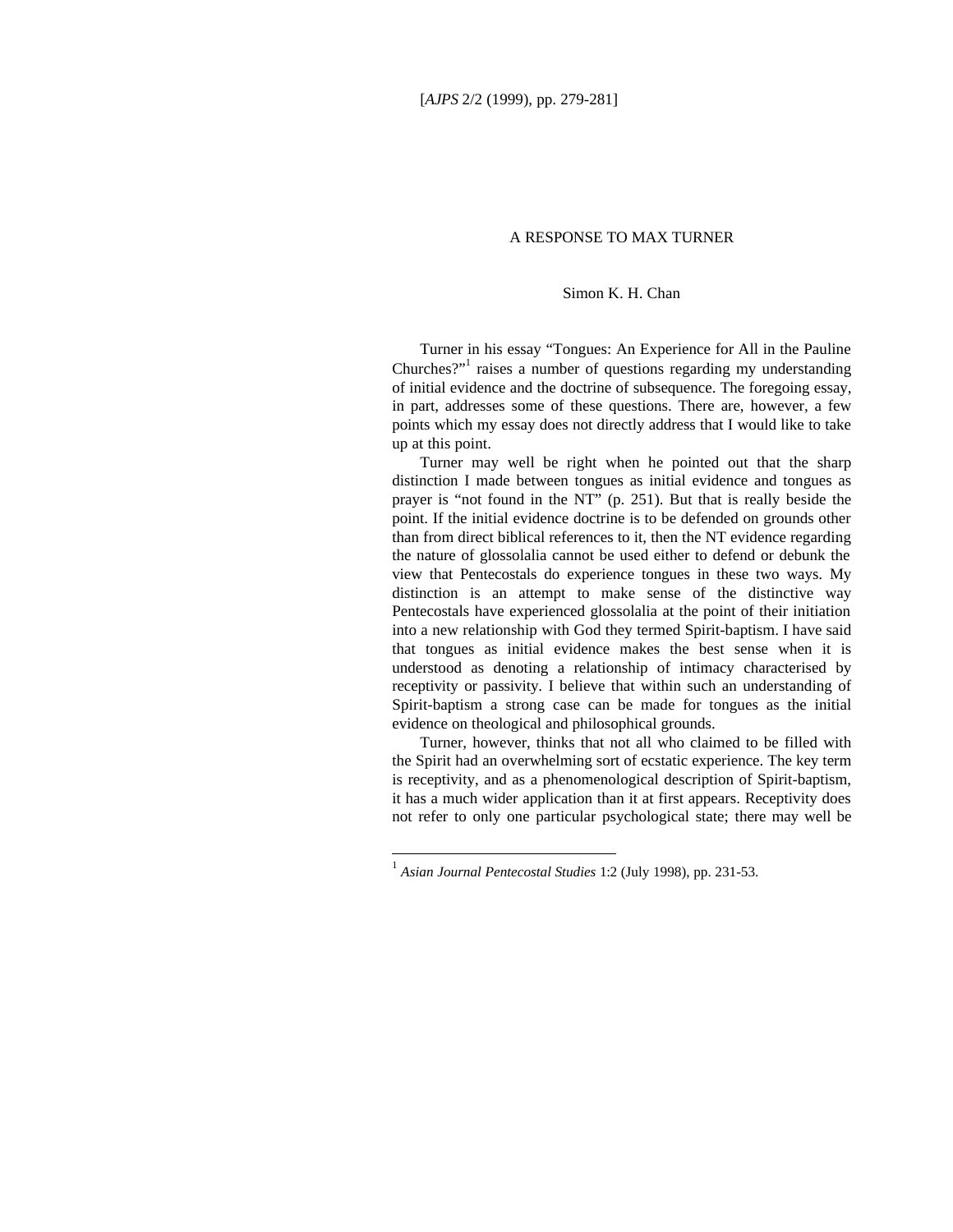different degrees of passivity and different ways of expressing it, including what Turner describes as "power," "electricity" and "tingling" (p. 251). What I wish to maintain is that the element of receptivity to the "Other" must be present if the doctrine of initial evidence is to make any sense.

Perhaps a parallel situation could be cited to clarify this point. Phenomenologists of religion like Geehardus van der Leeuw, Rudolf Otto and Joachim Wach have long ago taught us to see that in any religious conversion there is always a transition from one state to another, not only "a reorientation of power but also of a surrender of man's own power in favour of one that *utterly overwhelms* him and is experienced as sacred and as 'wholly other'."<sup>2</sup> (Nowadays we would probably call it a paradigm shift.) But the fact that for some, conversion is a movement (or even series of movements) involving imperceptible changes in one's religious consciousness rather than a single crisis experience (as is most commonly reported in evangelical conversions) does not falsify this phenomenological description. The "ideal type" (or "stereotype" as Turner prefers) of conversion the phenomenologists are describing may well include a range of different experiences from the very dramatic to the relatively quiet type. $3$ 

Maintaining the distinction between the dual function of tongues does not mean that tongues that occurred at one's initial Spirit-baptism necessarily precludes anything less spontaneous, neither does it imply that tongues spoken subsequently are completely devoid of "ecstatic" elements. The kind of tongues that occurred at one's initial Spiritbaptism may well be repeated in the course of one's spiritual development much as the Three Ways are seen increasingly as repeatable events.<sup>4</sup> I had highlighted their difference only, but said nothing about their similarity. The one condition that must be met in

-

<sup>2</sup> G. van der Leeuw, *Religion in Essence and Manifestation* (New York: Harper & Row, 1933, 1963), II, p. 534. Emphasis are mine.

<sup>3</sup> A. D. Nock in his classic study of conversion, *The New and the Old in Religion from Alexander the Great to Augustine of Hippo* (Oxford: Oxford University Press, 1933), ch. 1 has analyzed a range of psychological states that are compatible with it, and at the same time he could still speak of conversion in terms of radical reorientation.

<sup>4</sup> E.g., see Mark O'Keefe, "The Three Ways," *Studies in Formative Spirituality* 13:1 (February 1992), pp. 76.